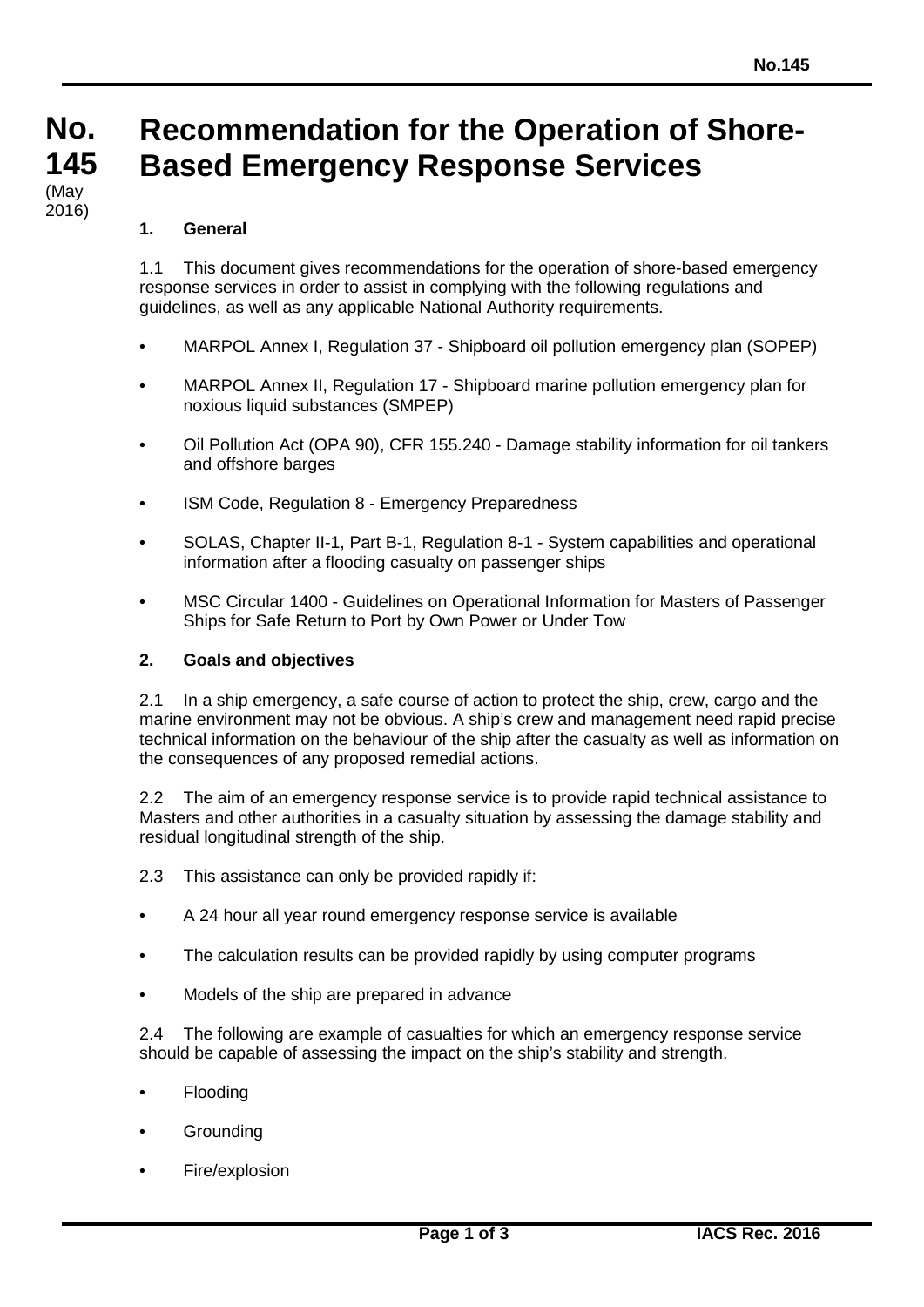- **No. 145** (cont)
- Collision
- Hull failure
- **Excessive list**
- Containment system failure
- Cargo Liquefaction

# **3. Recommendations for operation**

3.1 The response service should be available 24 hours per day, all year round.

3.2 The response service should be available to input details of the conditions of the ship within two hours of being activated. For passenger ships addressed by MSC.1 Circ. 1400, the response service should be available within one hour.

3.3 There should be clear lines of communication between the response centre, master and/or ship manager with a dedicated means of initiating a response such as an emergency phone number.

3.4 There should be a dedicated response facility with a back-up system in place capable of carrying out stability and global strength calculations at all times.

3.5 There should be at least two team members responding to any emergency who are qualified to undertake stability and ship strength calculations.

3.6 Appropriate training should be provided to response team members; both before they join an emergency response service and throughout their time as an emergency response team member.

3.7 Regular drills/exercises should be carried out to ensure familiarity with response procedures.

#### **4. Software and ship modelling**

4.1 In order to create accurate models of ships the following information should be available:

- Lines plan/offset data or equivalent
- Capacity plan
- Midship section
- Transverse sections including engine room
- Profile and deck plans
- Shell expansion
- **Hydrostatics**